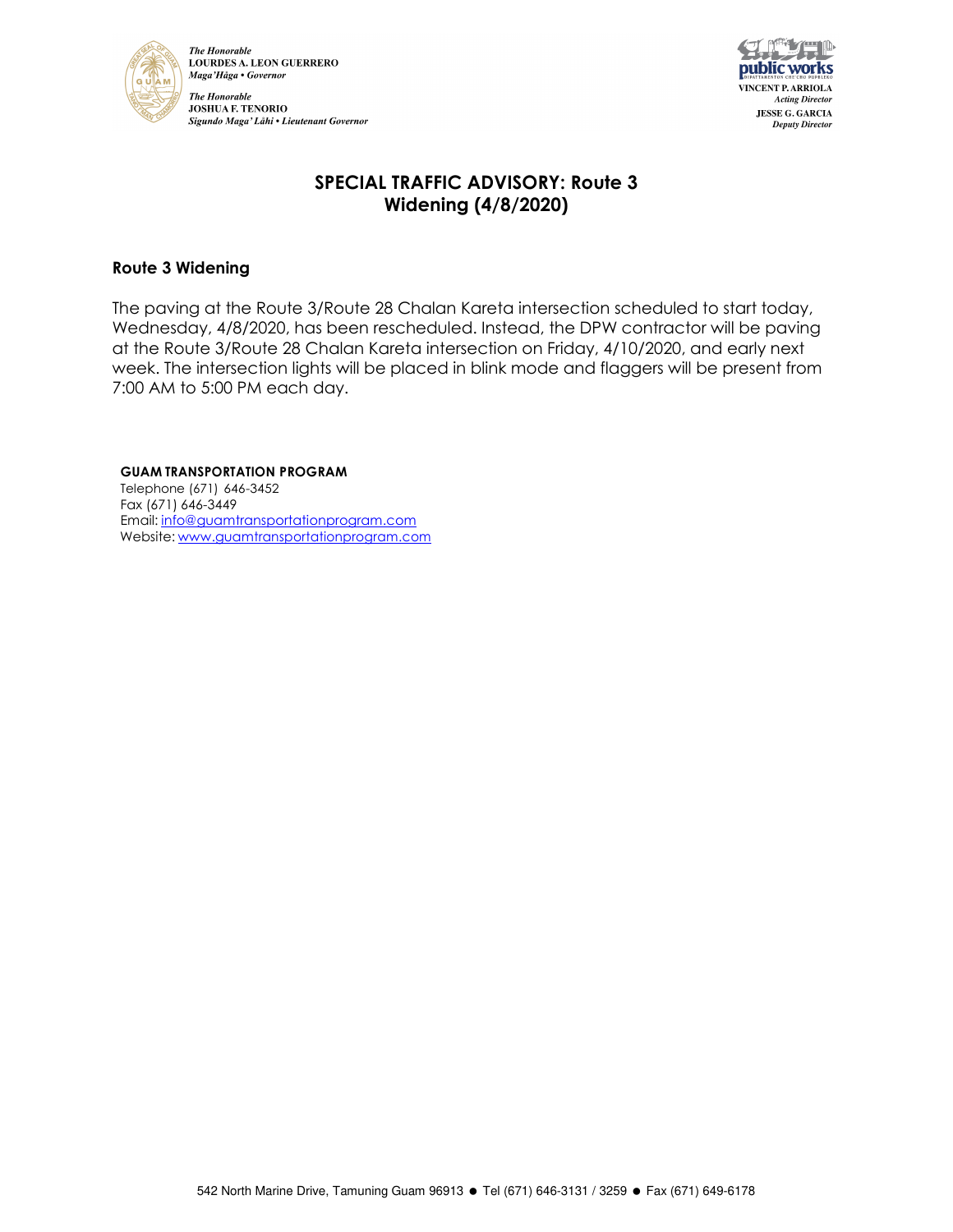



## **SPECIAL TRAFFIC ADVISORY: Route 1/8 Intersection In Hagåtña (4/17/2020)**

### **Route 1/8 Intersection In Hagåtña**

On Saturday, 4/18/2020, the DPW contractor will be striping at the Route 1/8 Intersection in Hagåtña. There will be intermittent lane closures and lane shifts from 8:00 AM to 5:00 PM.

Motorists are advised to drive cautiously through the construction zones, observe all posted speed limit and construction signs, and carefully heed flaggers. Alternate routes and/or adjusting drive times when feasible are encouraged.

**GUAM TRANSPORTATION PROGRAM** Telephone (671) 646-3452 Fax (671) 646-3449 Email: info@guamtransportationprogram.com Website: www.guamtransportationprogram.com